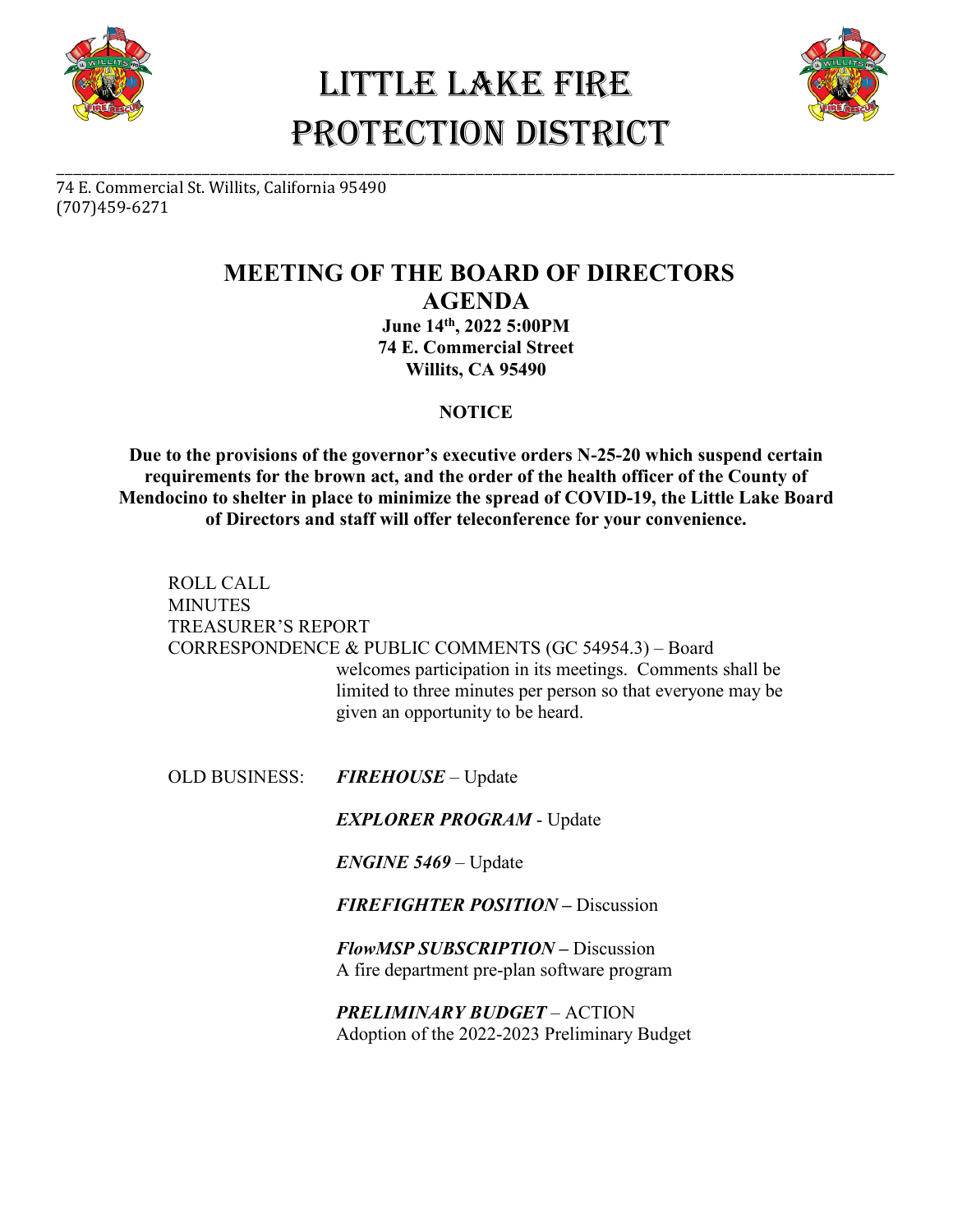

# Little Lake Fire PROTECTION DISTRICT

\_\_\_\_\_\_\_\_\_\_\_\_\_\_\_\_\_\_\_\_\_\_\_\_\_\_\_\_\_\_\_\_\_\_\_\_\_\_\_\_\_\_\_\_\_\_\_\_\_\_\_\_\_\_\_\_\_\_\_\_\_\_\_\_\_\_\_\_\_\_\_\_\_\_\_\_\_\_\_\_\_\_\_\_\_\_\_\_\_\_\_\_\_\_\_\_\_\_



74 E. Commercial St. Willits, California 95490 (707)459-6271

> NEW BUSINESS: *FEE SCHEDULE* – ACTION Discussion on moving forward with an update to the fee schedule.

> > *STATION 541 APRON REPLACEMENT* – ACTION Move forward with the bidding process for the apron at Station 541.

APPROVAL TO PAY BILLS TRAINING REPORT: Training Chief, Eric Alvarez FIREFIGHTERS' ASSOCIATION REPORT: President, Aaron Branscomb CHIEF'S REPORT: Chief, Bill Carter CLOSED SESSION: Personnel ADJOURNMENT